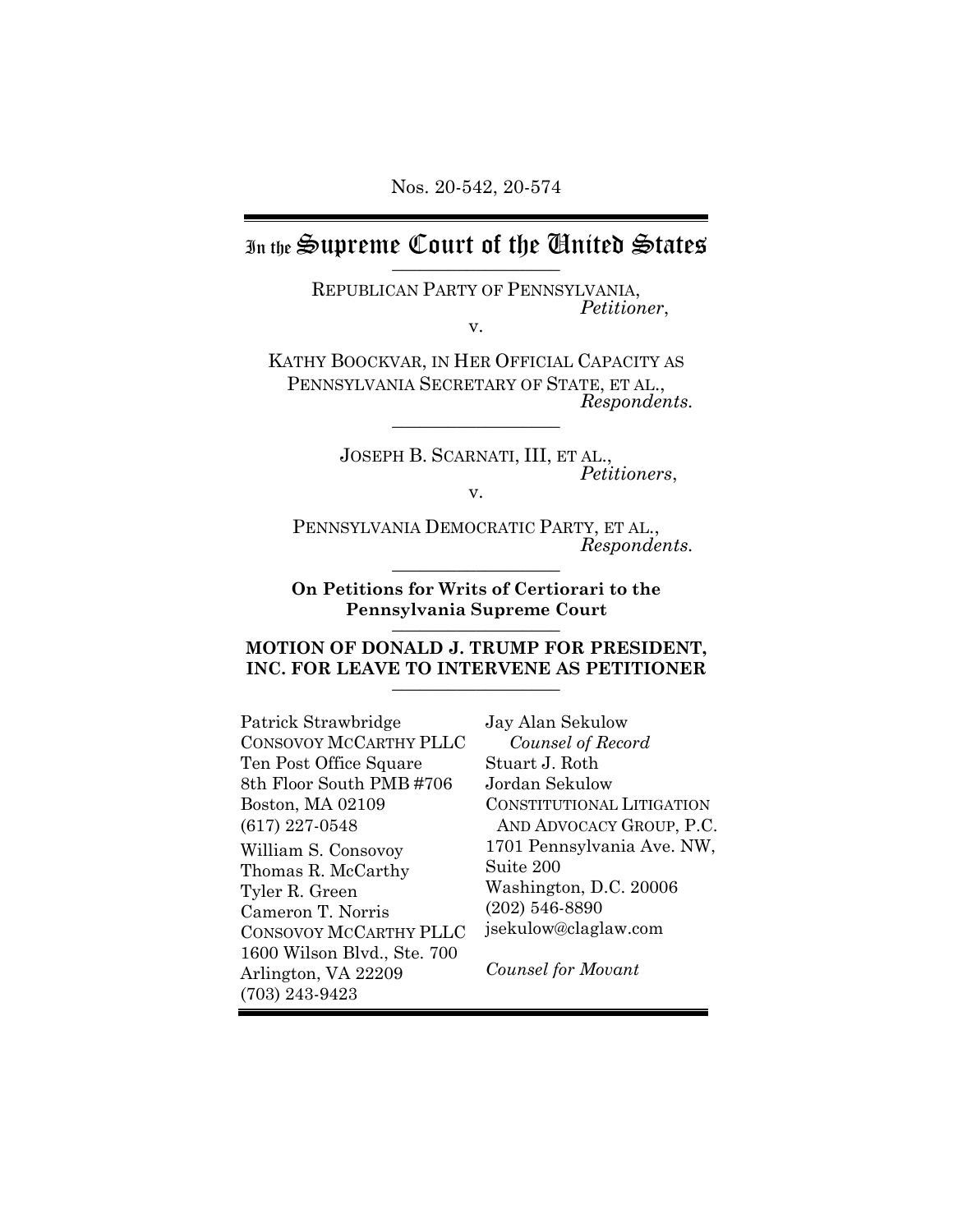## **CORPORATE DISCLOSURE STATEMENT**

Per Supreme Court Rule 29, Movant, Donald J. Trump for President, Inc., states that it has no parent company or publicly held company with a 10% or greater ownership interest in it.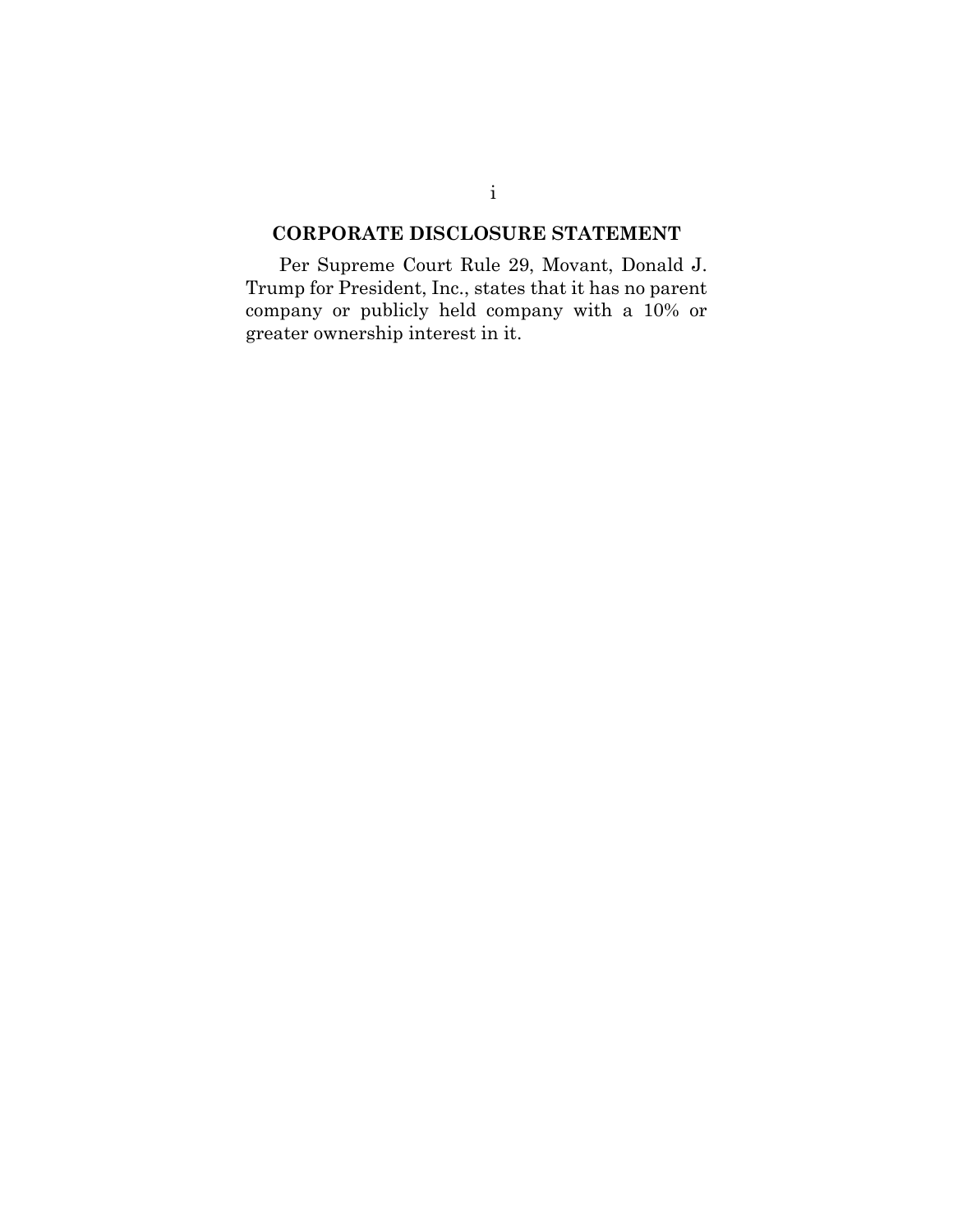# **TABLE OF CONTENTS**

| CORPORATE DISCLOSURE STATEMENT               |
|----------------------------------------------|
|                                              |
| TABLE OF CITED AUTHORITIES                   |
|                                              |
| REASONS FOR GRANTING THE MOTION 2            |
| I. The Court should grant intervention as of |
|                                              |
|                                              |
|                                              |
|                                              |
| II. Alternatively, the Court should grant    |
|                                              |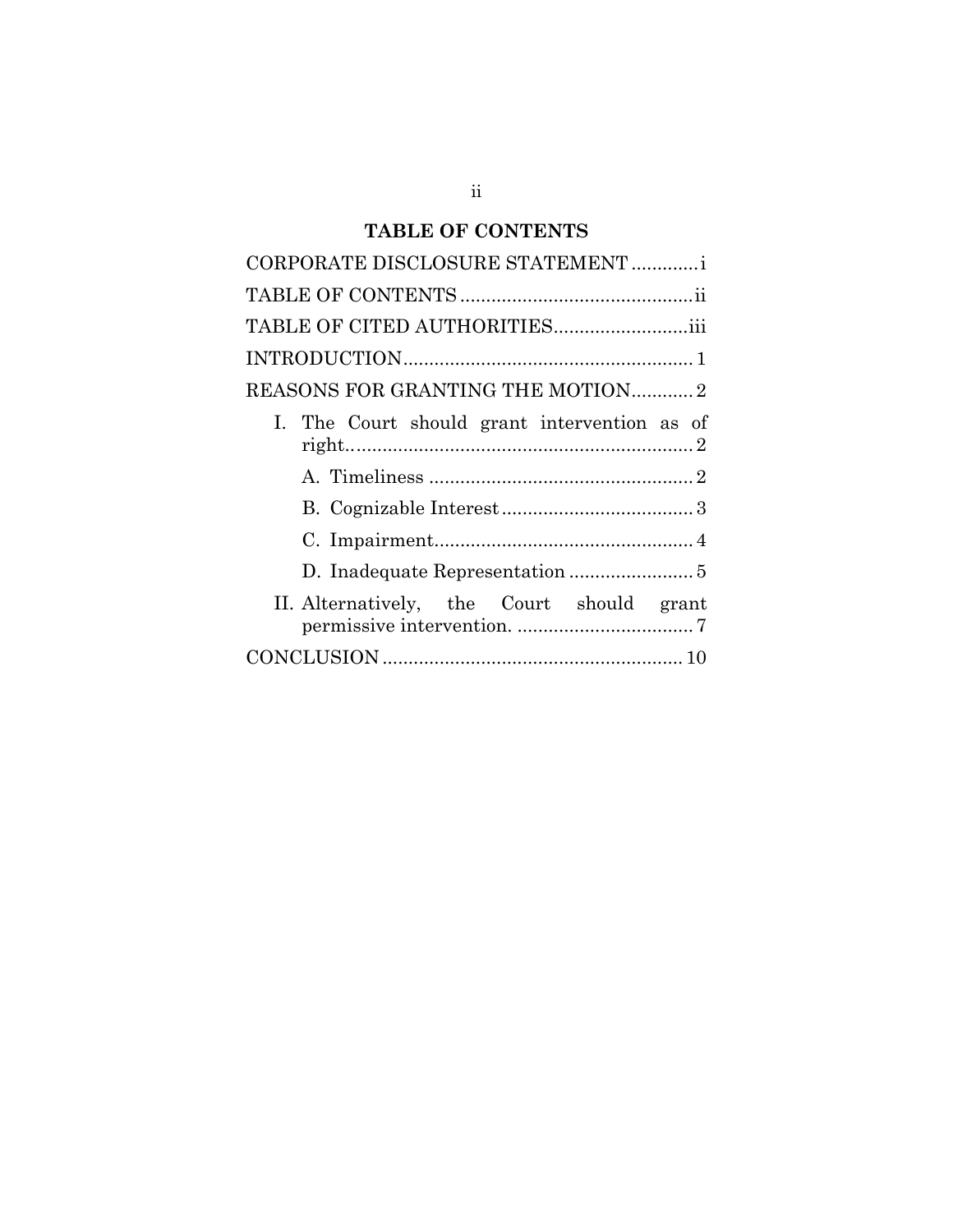# **TABLE OF CITED AUTHORITIES**

## **Cases**

| Automobile Workers v. Scofield, 382 U.S. 205                                               |
|--------------------------------------------------------------------------------------------|
| BNSF Ry. Co. v. EEOC, 140 S. Ct. 109 (2019)  2                                             |
| Buck v. Gordon, 959 F.3d 219 (6th Cir. 2020)  8                                            |
|                                                                                            |
| Carson v. Simon, 2020 WL 6335967 (8th Cir. Oct.                                            |
| Conservation Law Found. of New England v.<br>Mosbacher, 966 F.2d 39 (1st Cir. 1992) 6      |
| Daggett v. Comm'n on Govtl. Ethics & Election<br>Practices, 172 F.3d 104 (1st Cir. 1999) 4 |
| Dames & Moore v. Regan, 452 U.S. 932 (1981)  2                                             |
| Donaldson v. United States, 400 U.S. 517 (1971) 3                                          |
| Geiger v. Foley Hoag LLC Ret. Plan, 521 F.3d 60                                            |
| Hoblock v. Albany Cty. Bd. of Elections, 233 F.R.D.                                        |
| <i>Horne v. Flores, 557 U.S. 433 (2009) </i> 9                                             |
| Kane County v. United States, 928 F.3d 877 (10th                                           |

iii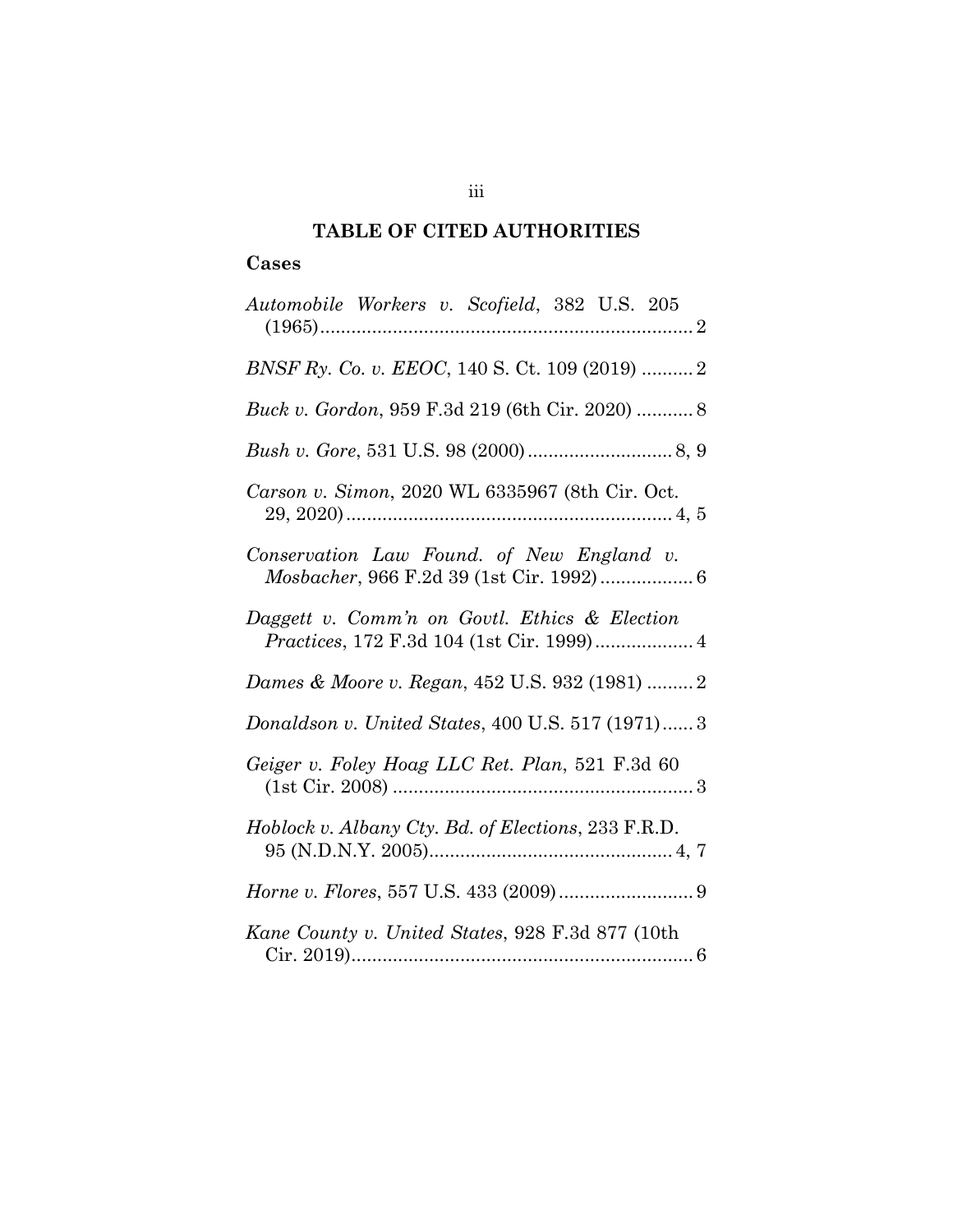| Mullaney v. Anderson, 342 U.S. 415 (1952) 2, 9                                                                                               |
|----------------------------------------------------------------------------------------------------------------------------------------------|
| N.B.D. v. Ky. Cabinet for Health & Family Servs.,                                                                                            |
| Nuesse v. Camp, 385 F.2d 694 (D.C. Cir. 1967) 4                                                                                              |
| Order Granting in Part Applications for<br>Intervention, Pa. Democratic Party v. Boockvar,<br>No. 133 MM 2020 (Pa. Sep. 3, 2020) (per curiam |
| Pa. Democratic Party v. Boockvar, 2020 WL                                                                                                    |
| Pennsylvania v. President of the United States, 888                                                                                          |
| Republican Party of Pa. v. Boockvar, 2020 WL                                                                                                 |
| Ross v. Marshall, 426 F.3d 745 (5th Cir. 2005) 6                                                                                             |
| Teamsters Local Union No. 523 v. Keystone Freight<br>Lines, 123 F.2d 326 (10th Cir. 1941)  6                                                 |
| Trbovich v. United Mine Workers of Am., 404 U.S.                                                                                             |
| United Guar. Residential Ins. Co. of Iowa v. Phila.<br>Sav. Fund Soc., 819 F.2d 473 (4th Cir. 1987)  5                                       |
|                                                                                                                                              |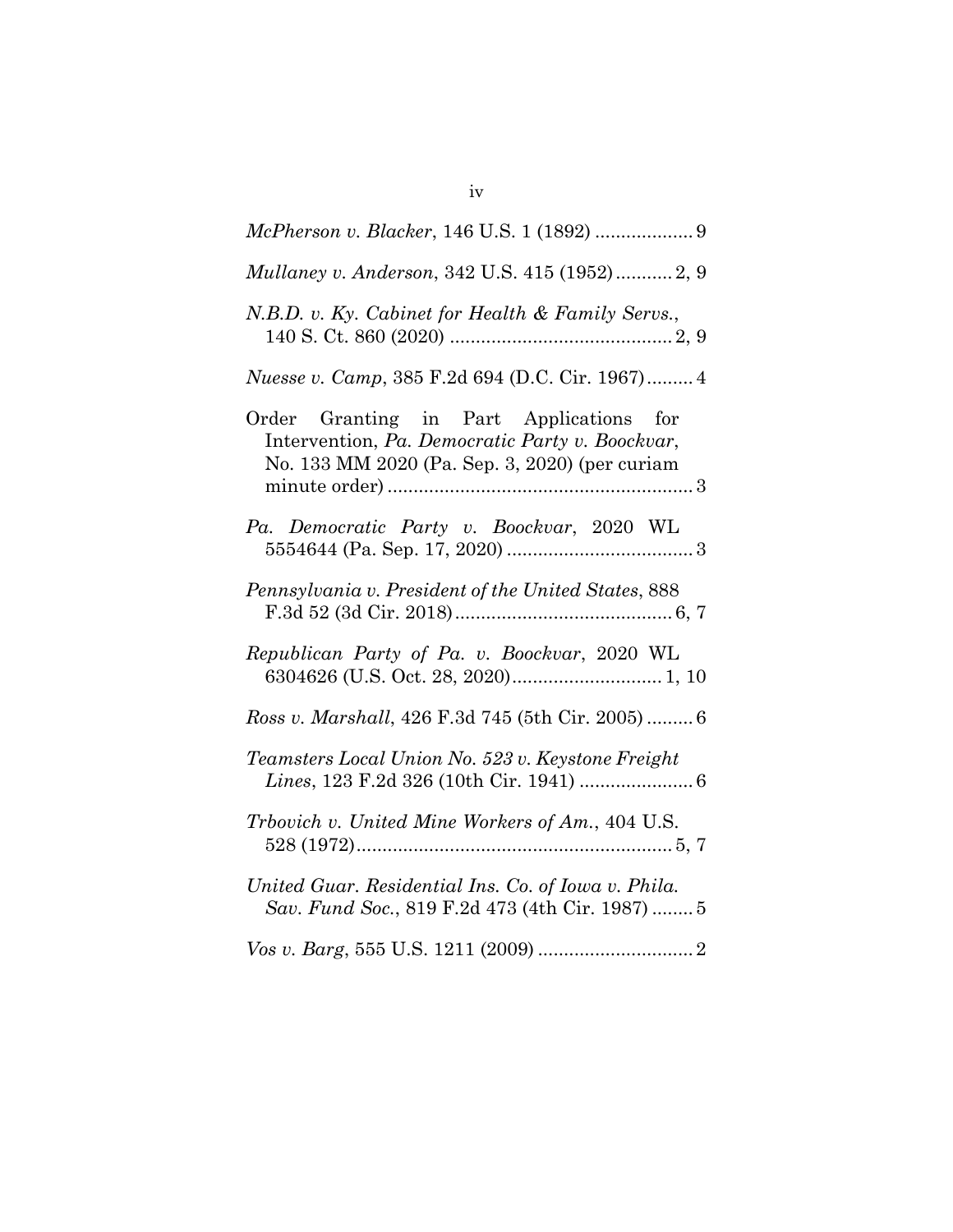# **Other Authorities**

| Nelida Maribel Diaz Juarez's Mot. for Leave to<br>Intervene as Pet'r (filed Dec. 23, 2019)  10 |
|------------------------------------------------------------------------------------------------|
|                                                                                                |
|                                                                                                |
| State's Response in Opp. to Emerg. App. for Stay  9                                            |
| Wright & Miller, Federal Practice and Procedure                                                |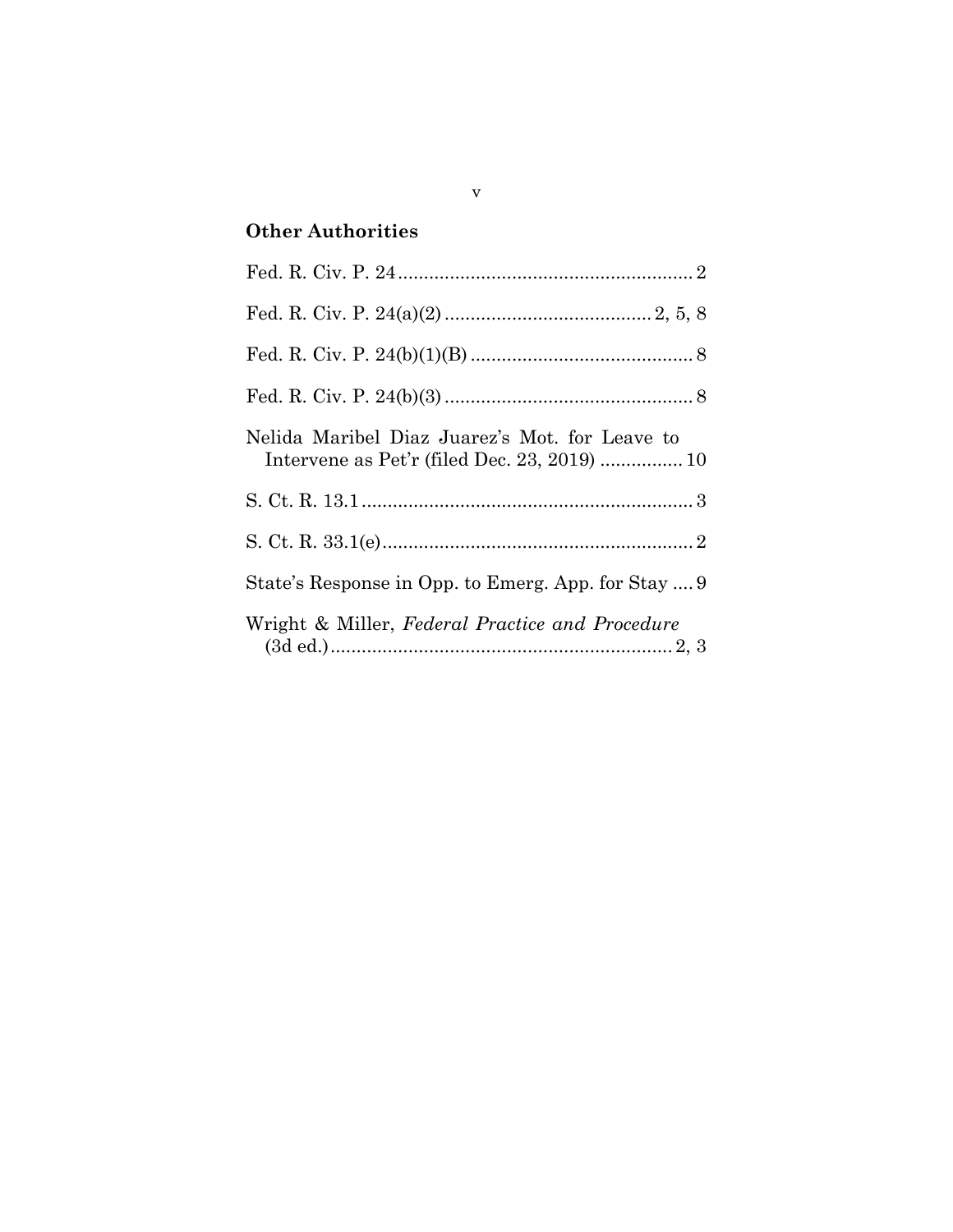#### **INTRODUCTION**

One week ago, several Justices predicted that the Pennsylvania Supreme Court's unconstitutional expansion of mail voting could create "serious post-election problems." *Republican Party of Pa. v. Boockvar*, 2020 WL 6304626, at \*1 (Oct. 28, 2020) (statement of Alito, J.). The Justices stressed that these important issues had not "escape[d] [the Court's] review." *Id.* at \*2. Because the certiorari petitions "remain[] before us," those petitions could be "granted," and the case could be resolved under a "shortened schedule," *id.* if the time came when this Court's review was necessary.

That time has come. Given last night's results, the vote in Pennsylvania may well determine the next President of the United States. And this Court, not the Pennsylvania Supreme Court, should have the final say on the relevant and dispositive legal questions.

To prepare for judicial review, the President's reelection campaign asks to intervene as a petitioner in *Republican Party of Pennsylvania v. Boockvar*, No. 20-542; and *Scarnati v. Pennsylvania Democratic Party*, No. 20-574. Movant adopts those petitions as its own and agrees that the Pennsylvania Supreme Court's judgment violates federal law. As the real party in interest, Movant has a direct, concrete stake in the outcome of these petitions and, ultimately, the lawfulness of Pennsylvania's vote tally. The interests of justice and judicial economy strongly favor its participation in these proceedings.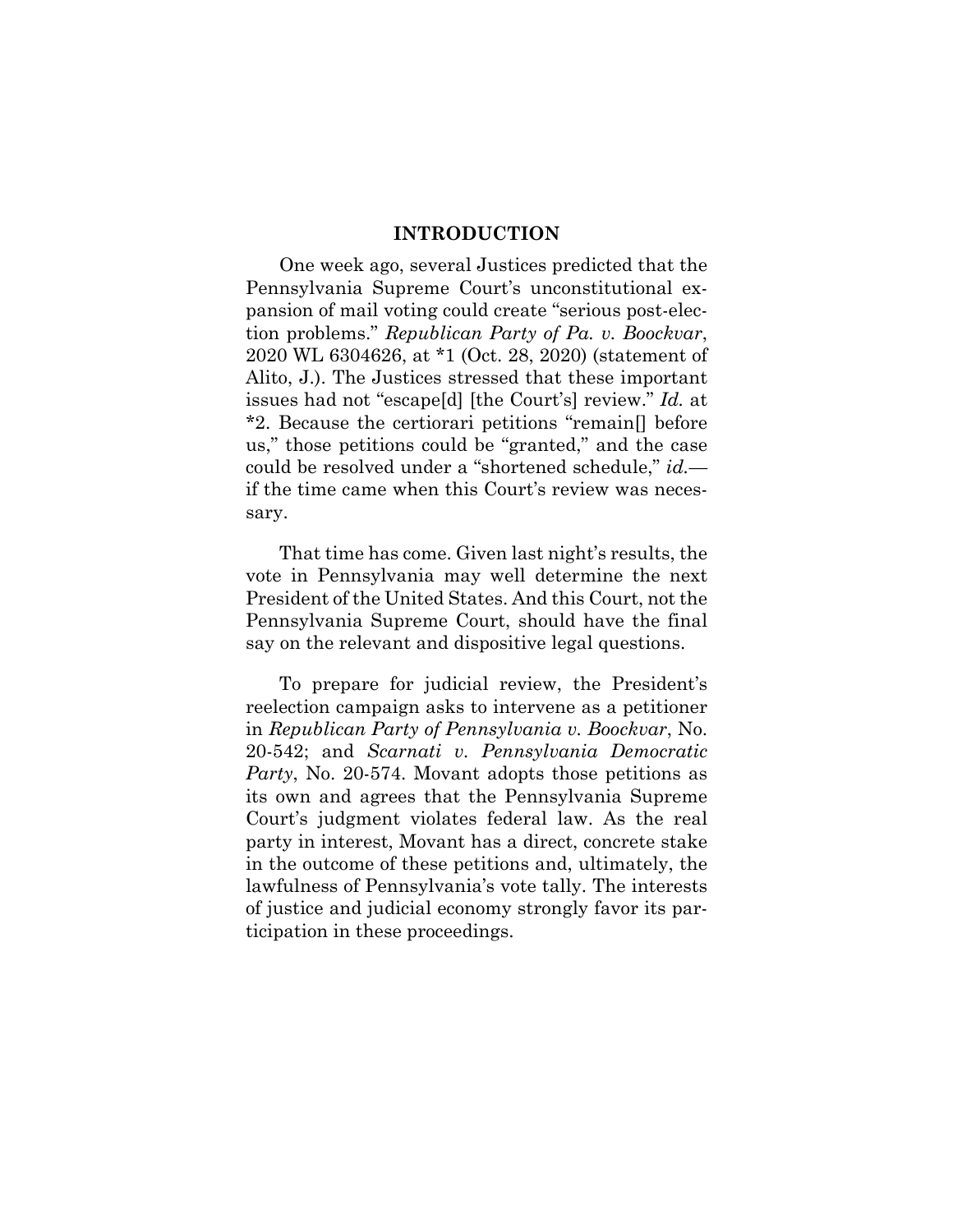#### **REASONS FOR GRANTING THE MOTION**

While no statute expressly governs intervention in this Court (or in the courts of appeals), this Court's Rule contemplate a "motion for leave to intervene," S. Ct. R. 33.1(e), and this Court frequently grants intervention, *e.g., N.B.D. v. Ky. Cabinet for Health & Family Servs.*, 140 S. Ct. 860 (2020); *BNSF Ry. Co. v. EEOC*, 140 S. Ct. 109 (2019); *Vos v. Barg*, 555 U.S. 1211 (2009); *Dames & Moore v. Regan*, 452 U.S. 932 (1981). When making that decision, this Court uses the Federal Rules of Civil Procedure as a guide. *Automobile Workers v. Scofield*, 382 U.S. 205, 217 n.10 (1965); *see also Mullaney v. Anderson*, 342 U.S. 415, 416-17 (1952). The Federal Rules contemplate both "intervention of right" and "permissive intervention." Fed. R. Civ. P. 24. Movant qualifies for both.

## **I. The Court should grant intervention as of right.**

Federal Rule 24(a)(2)'s requirements for intervention as of right are a timely motion, a cognizable interest, a danger of that interest's impairment, and lack of adequate representation. Movant satisfies all four requirements.

### **A. Timeliness**

This motion is timely. "[T]he requirement of timeliness is a flexible one." 7C Wright & Miller, *Federal Practice and Procedure* §1916 (3d ed.). The "most important consideration" is "whether the delay in moving for intervention will prejudice the existing parties." *Id.*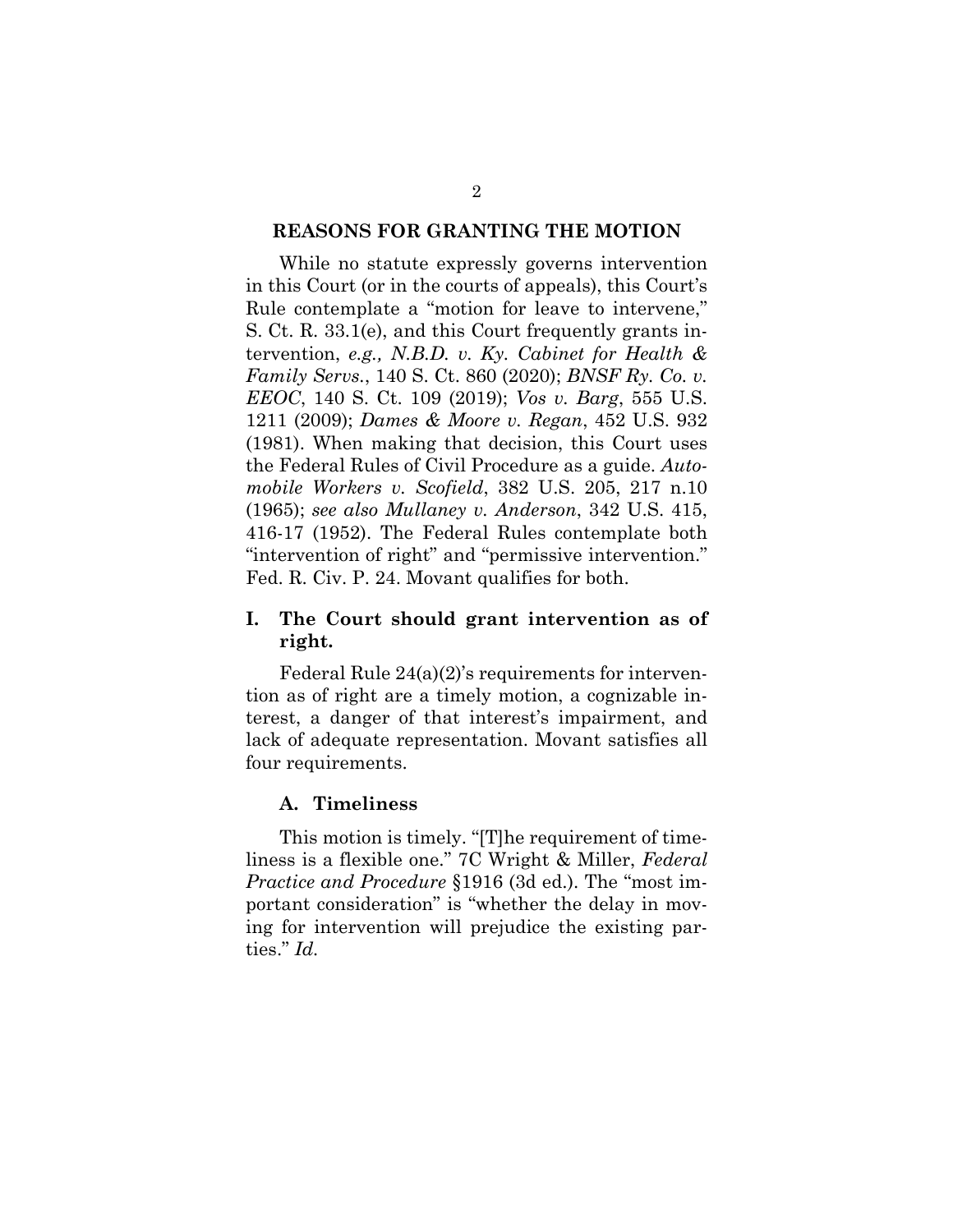Here, any "delay" is minimal: The 90-day period to file a petition for a writ for certiorari has not yet expired, S. Ct. R. 13.1, and Respondents have not yet filed a brief in opposition to either of the pending petitions. Litigation in this Court, in other words, is just getting started. *See, e.g.*, *Geiger v. Foley Hoag LLC Ret. Plan*, 521 F.3d 60, 64 (1st Cir. 2008) (finding a motion to intervene timely where "the case had not progressed beyond the initial stages").

Movant was also prompt in moving to intervene below. *See* 7C Wright & Miller §1916. Movant sought leave to intervene in the state-court proceedings below, but that request was denied without explanation. *See* Order Granting in Part Applications for Intervention, *Pa. Democratic Party v. Boockvar*, No. 133 MM 2020 (Pa. Sep. 3, 2020) (per curiam minute order); *see also Pa. Democratic Party v. Boockvar*, 2020 WL 5554644, at \*2-3 (Pa. Sep. 17, 2020).

Nor would permitting intervention prejudice anyone. Movant adopts the existing petitions as his own, Movant supports an expedited briefing and argument schedule, and Movant will follow any schedule that this Court sets. Barring any possible prejudice, the timeliness factor plainly favors Movant's intervention.

#### **B. Cognizable Interest**

To intervene as of right, a proposed intervenor must have "a significantly protectable interest" in the lawsuit's subject matter. *Donaldson v. United States*, 400 U.S. 517, 531 (1971). Federal courts have recognized that political candidates and their campaigns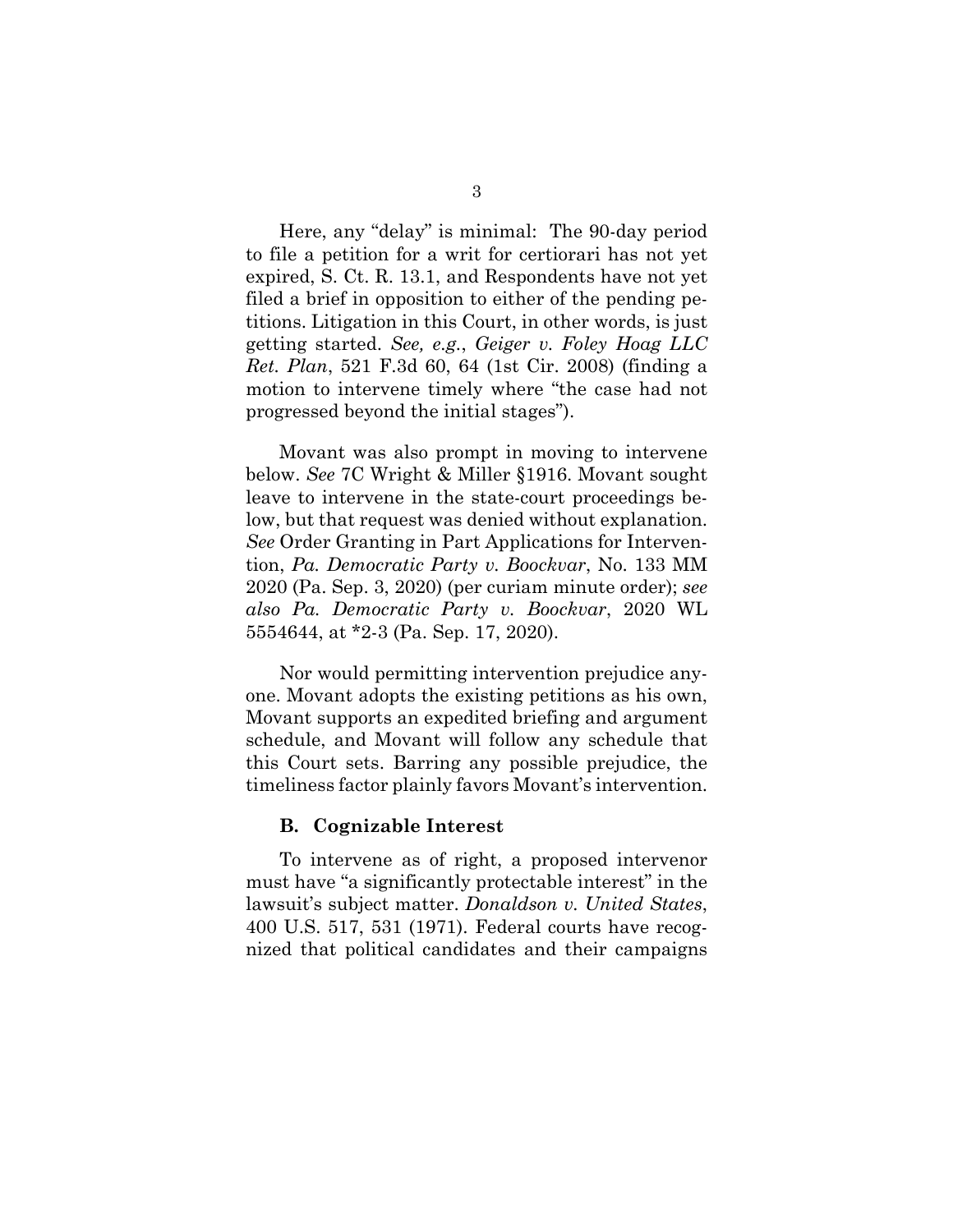have a direct and judicially cognizable interest in the lawful administration of elections. *See, e.g.*, *Carson v. Simon*, 2020 WL 6335967, at \*4-5 (8th Cir. Oct. 29, 2020). Thus, it is no surprise that federal courts have permitted candidates and campaigns to intervene in election disputes like this one. *See, e.g.*, *Hoblock v. Albany Cty. Bd. of Elections*, 233 F.R.D. 95, 99 (N.D.N.Y. 2005) ("Candidates have a right to run for office, and to hold office if elected," sufficient to intervene in action challenging canvass of absentee ballots); *Daggett v. Comm'n on Govtl. Ethics & Election Practices*, 172 F.3d 104, 109-10 (1st Cir. 1999) (allowing candidates to intervene in action challenging constitutionality of state campaign-funding statute).

This case is no different. Movant has a plain, direct, cognizable interest in a lawful canvass of votes in a State's presidential election. The Pennsylvania Supreme Court's decision may well dictate who will become the next President—the office that President Trump is running for and the election Movant has focused all its time, resources, and energy to win.

#### **C. Impairment**

For intervention as of right, it is sufficient if the disposition of the action "may as a practical matter impair or impede the movant's ability to protect its interest." Fed. R. Civ. P. 24(a)(2); *see also Nuesse v. Camp*, 385 F.2d 694, 701 (D.C. Cir. 1967) (noting that this language in the Rule was "obviously designed to liberalize the right to intervene in federal actions"). Proposed Intervenors satisfy that pragmatic and liberal standard.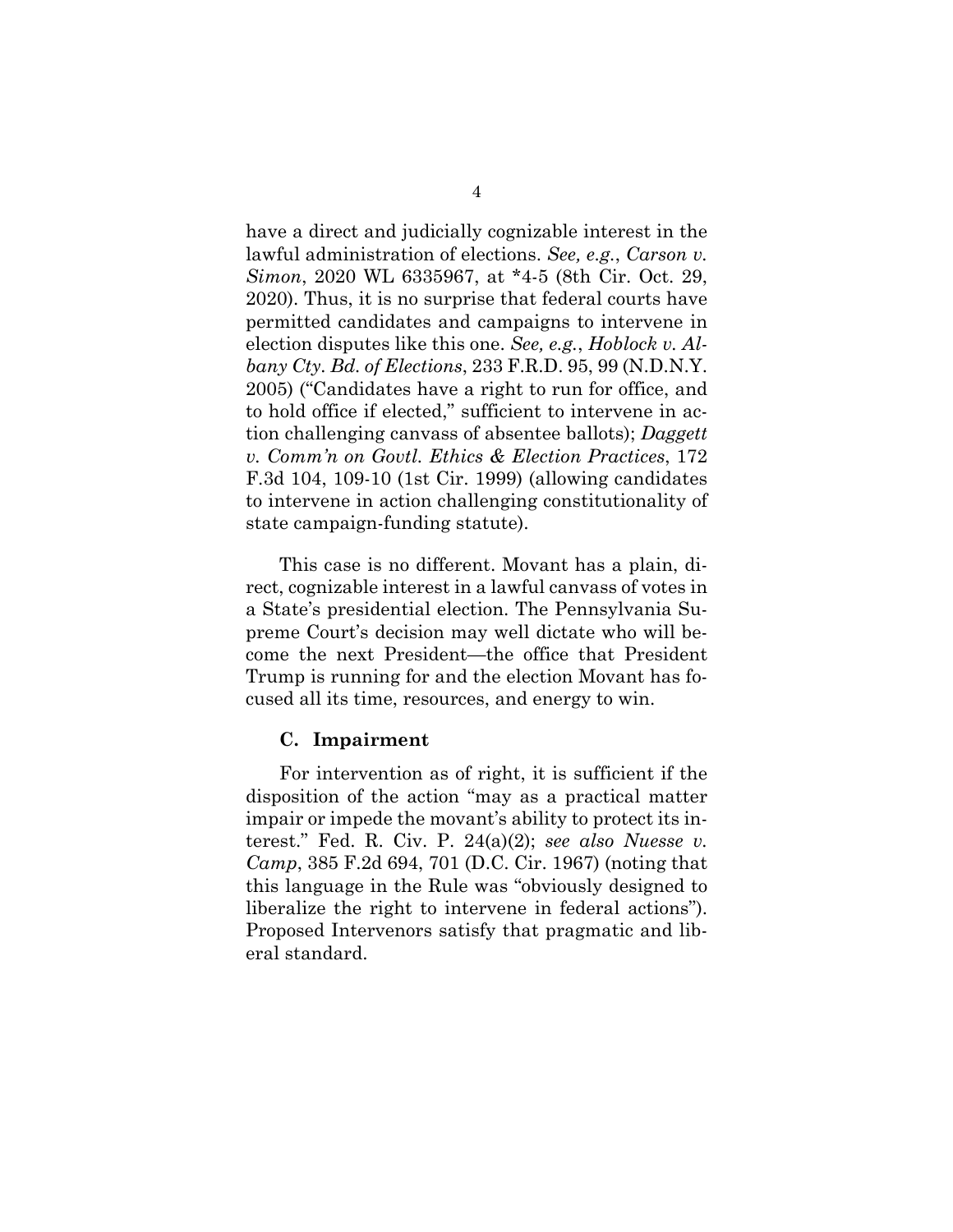Movant's interest is directly affected by the Pennsylvania Supreme Court's judgment requiring the counting of absentee ballots received past the statutory deadline: election day. *See Carson*, 2020 WL 6335967, at \*5. Indeed, if the Court grants certiorari and reverses the state court's judgment, Movant's interest will be directly vindicated. On the other hand, if the Court allows the state judgment to stand, that judgment will continue to require state officials to count untimely and unlawful ballots.

#### **D. Inadequate Representation**

A party who satisfies the previous three requirements is entitled to intervene "unless existing parties adequately represent [the intervenor's] interest." Fed. R. Civ. P. 24(a)(2). As this Court explained in the seminal decision on adequacy, this requirement "is satisfied if the applicant shows that representation of his interest 'may be' inadequate; and the burden of making that showing should be treated as minimal." *Trbovich v. United Mine Workers of Am.*, 404 U.S. 528, 538 n.10 (1972).

Movant clears this minimal hurdle. Its interest is "related, but not identical" to those of the existing petitioners, which is sufficient. *Id.* at 538; *accord United Guar. Residential Ins. Co. of Iowa v. Phila. Sav. Fund Soc.*, 819 F.2d 473, 475 (4th Cir. 1987) ("*Trbovich* recognized that when a party to an existing suit is obligated to serve two distinct interests, which, although related, are not identical, another with one of those interests should be entitled to intervene."); *Kane County v. United States*, 928 F.3d 877, 895 (10th Cir.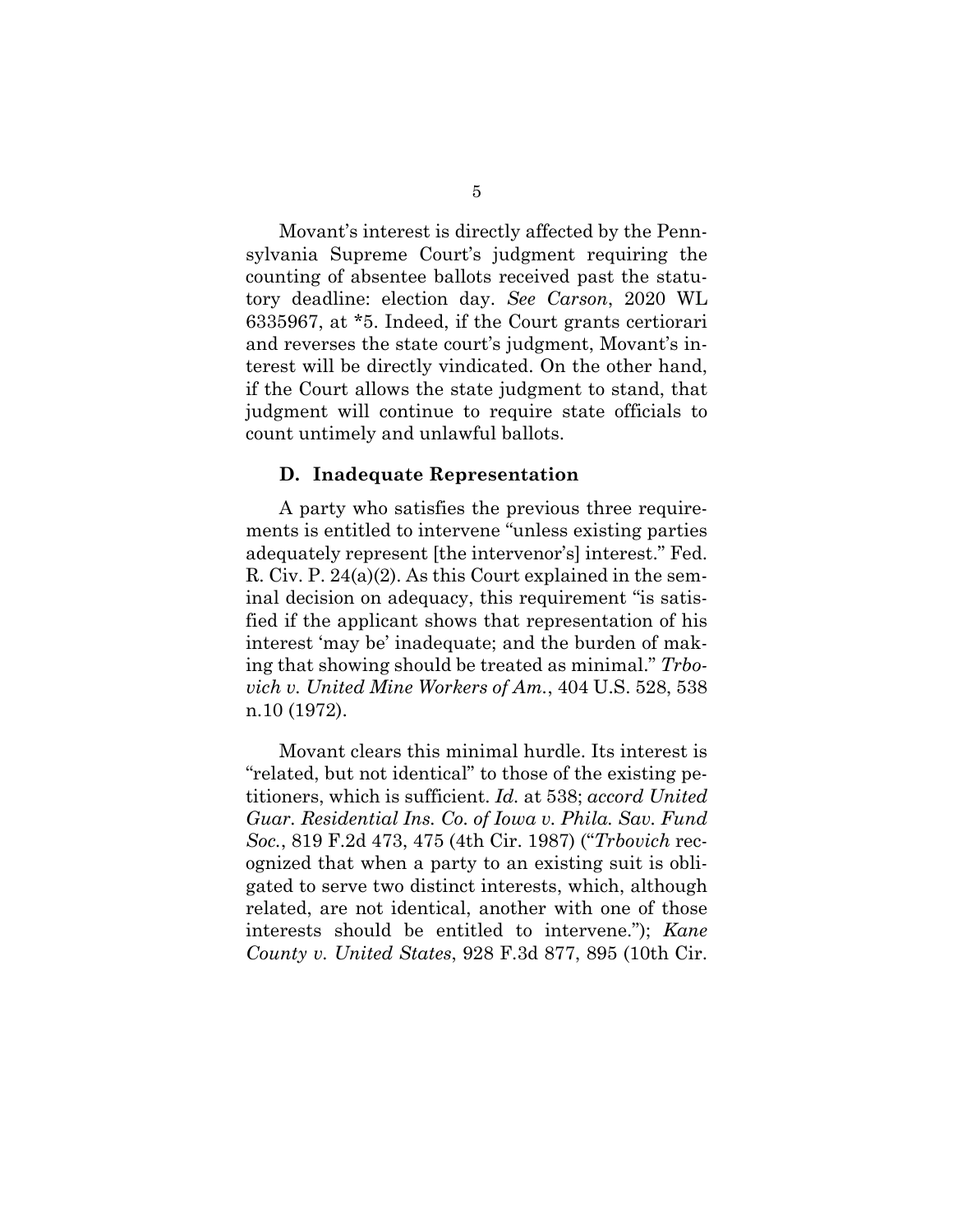2019) (finding "no presumption of adequate representation" where the parties' interests were "not identical," given interests unique to the Government and not shared by the private intervenor); *Pennsylvania v. President of the United States*, 888 F.3d 52, 61 (3d Cir. 2018) (similarly holding that because the Government had an array of interests, there was "no guarantee that [it would] sufficiently attend to [the intervenor's] specific interests"); *Conservation Law Found. of New England v. Mosbacher*, 966 F.2d 39, 44-45 (1st Cir. 1992) (finding representation inadequate where the intervenors' interests were "more narrowly focused" than those of the existing party).

Movant should be granted intervention because it is the real party in interest. *See Ross v. Marshall*, 426 F.3d 745, 757 (5th Cir. 2005) (reversing denial of intervention to insurance company that was "a real party in interest" up to the policy limit); *Teamsters Local Union No. 523 v. Keystone Freight Lines*, 123 F.2d 326, 329 (10th Cir. 1941) (reversing denial of intervention where intervenor was "the real party in interest"). Movant's interest is that of a presidential candidate an interest that the existing petitioners represent either imperfectly or not at all. The *Scarnati* petitioners are government officials representing the public interest of the state legislature. And the *Republican Party of Pennsylvania* petitioner represents Movant's interest derivatively, at best. A candidate's "personal interest in winning and holding office" is manifestly more direct than the interest of the party supporting him. *Hoblock*, 233 F.R.D. at 99.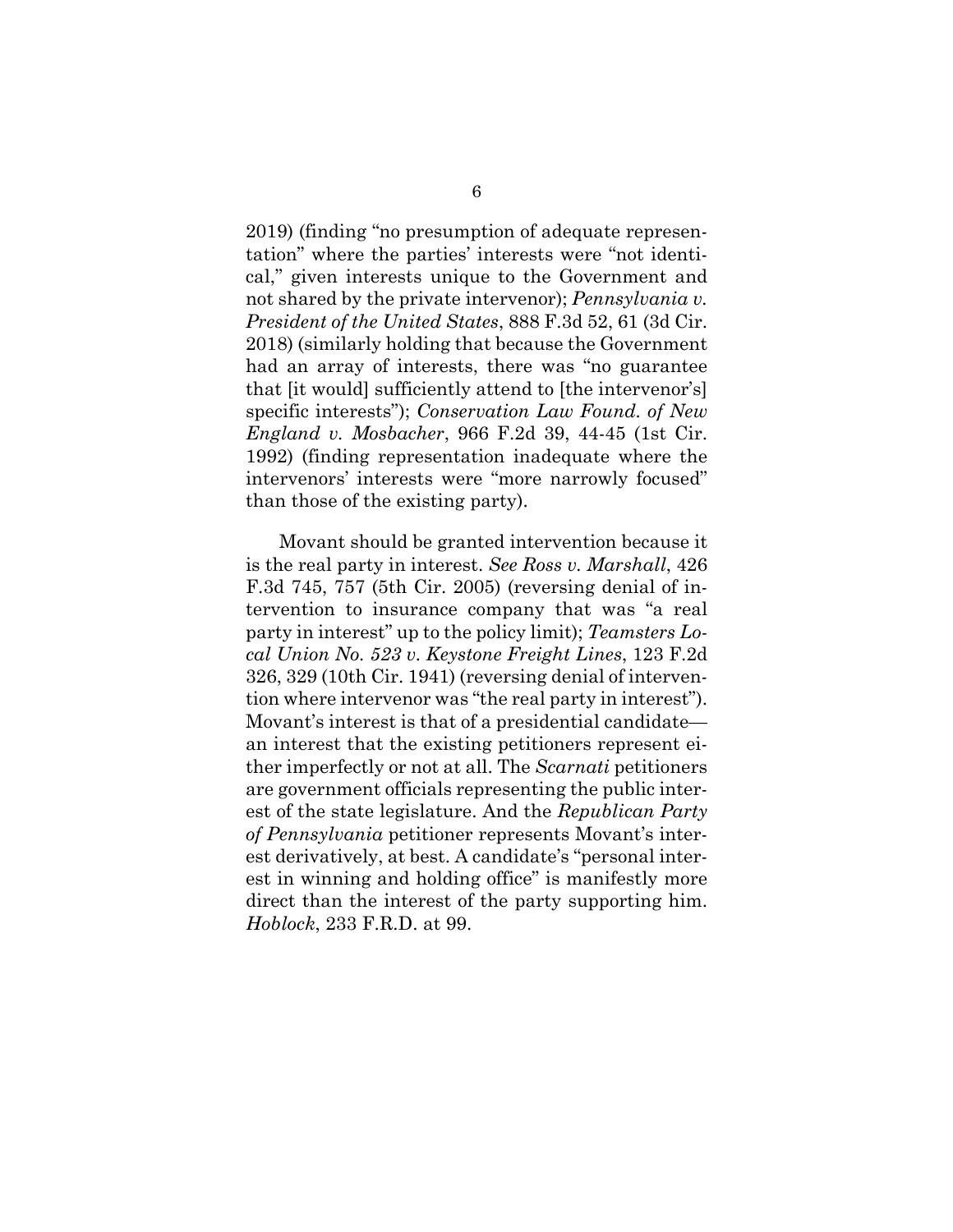Because Movant's interests are not coextensive with the existing petitioners', Movant satisfies Rule 24's minimal requirement that representation *may* be inadequate. *Trbovich*, 404 U.S. at 538 & n.10. This conclusion holds even if Movant seeks the same outcome as the existing petitioners and will make the same basic arguments. *See Pennsylvania*, 888 F.3d at 61 (finding representation inadequate based on distinct sets of interests, even though the parties sought the same outcome). Indeed, in *Trbovich*, the Court reversed a denial of intervention *despite* having held earlier in its opinion that the intervenor's "evidence and argument" had to be "limited to the claims of illegality" already raised by the existing party. 404 U.S. at 635-36.

\* \* \*

For all these reasons, Movant satisfies all the requirements for intervention as of right under Rule 24(a)(2). Accordingly, the Court should grant this motion.

### **II. Alternatively, the Court should grant permissive intervention.**

Regardless of whether the Court grants intervention as of right, Movant should be allowed to intervene permissively. The threshold requirements for permissive intervention are a "timely motion" and "a common question of law or fact." Fed. R. Civ. P.  $24(b)(1)(B)$ . Rule 24(b)(3) also instructs courts to "consider whether the intervention will unduly delay or prejudice the adjudication of the original parties' rights." Permis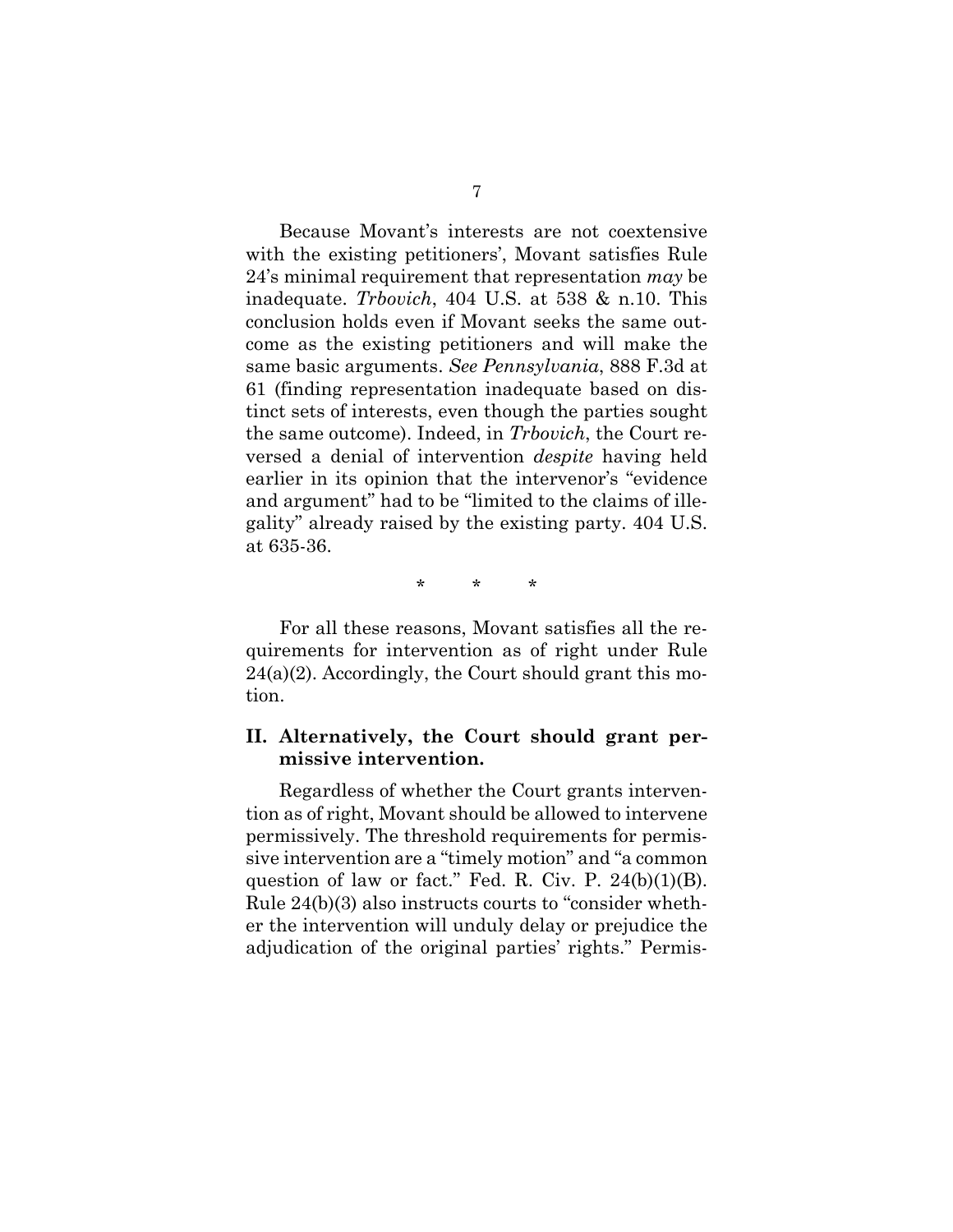sive intervention is especially appropriate when resolving all parties' claims in one action would further the Court's "[s]trong interest in judicial economy and desire to avoid multiplicity of litigation wherever and whenever possible." *Buck v. Gordon*, 959 F.3d 219, 225 (6th Cir. 2020).

These principles clearly support permissive intervention. As explained above, this motion is timely. And because Movant adopts the existing petitions, Movant obviously raises common questions. Intervention would also cause no delay or prejudice, especially given Movant's willingness to comply with any expedited schedule. Judicial economy strongly supports the resolution of all relevant parties' arguments in a single action. Especially given the "press of time" in cases like this one, *Bush v. Gore*, 531 U.S. 98, 108 (2000), it makes little sense to force Movant to initiate its own lawsuit and conduct emergency litigation in the lower courts, just to wind up back before this Court raising the same questions already presented here.

One further practical consideration supports intervention. In *Mullaney*, this Court added a party on appeal to avert a possible standing defect, noting that "[t]o dismiss the present petition and require the new plaintiffs to start over … would entail needless waste and run[] counter to effective judicial administration."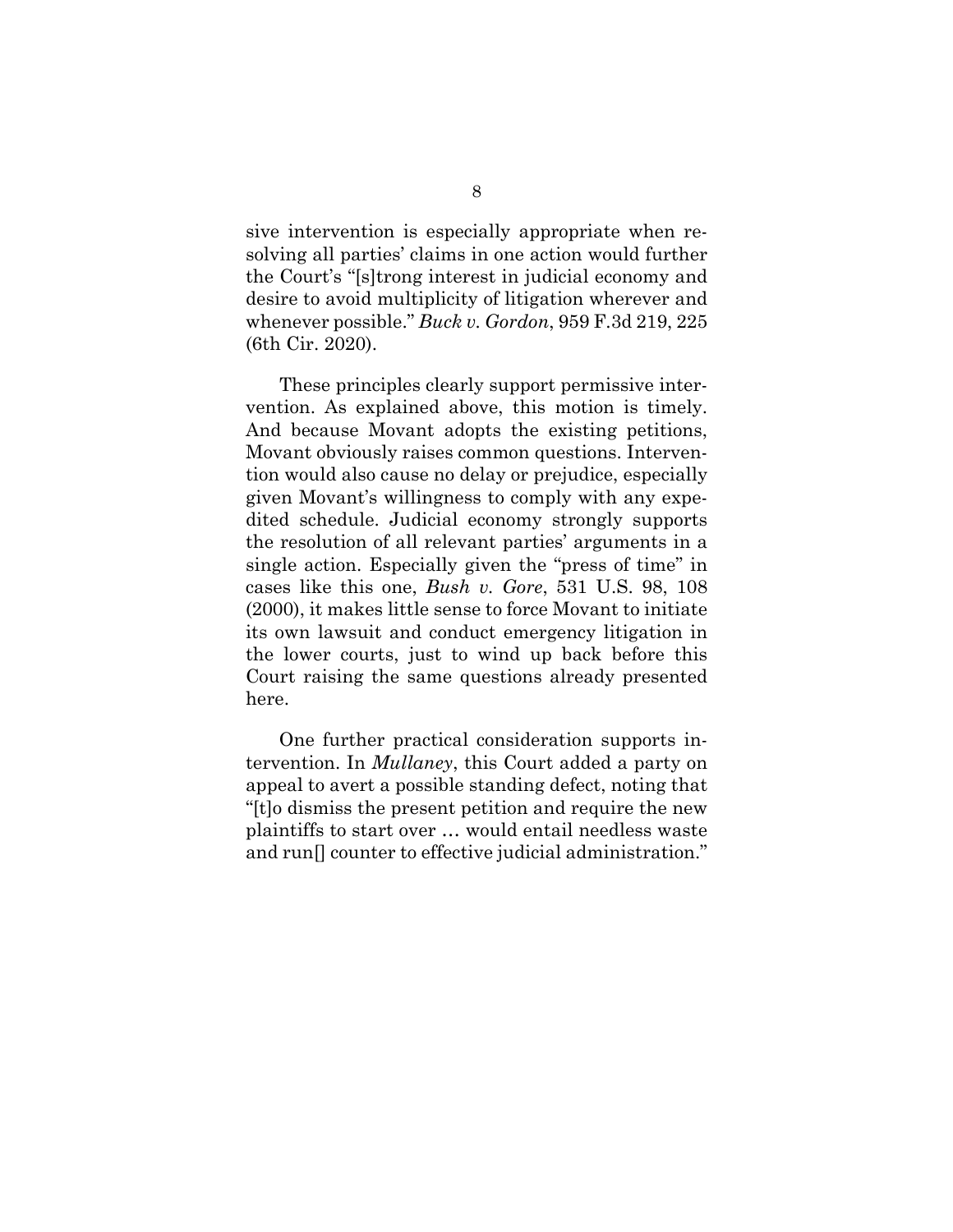342 U.S. at 417.\* The same reasoning might apply here. Respondents have challenged the Article III standing of the current petitions. *E.g.*, State's Response in Opp. to Emerg. App. for Stay 11-14. While Movant disagrees with those arguments, there is no question that *Movant* has standing if the Pennsylvania Supreme Court's decision decides its success or failure in the presidential election. And one petitioner with standing is enough to enable this Court to review the judgment below. *Horne v. Flores*, 557 U.S. 433, 445 (2009).

If anything, *Mullaney*'s reasoning has added force in this case. The public interest in ensuring that a State like Pennsylvania conducts its federal elections in accord with federal law is extremely strong. A state court's commandeering of "the legislative scheme for appointing Presidential electors"—as happened here—"presents a federal constitutional question" of nationwide significance. *Bush*, 531 U.S. at 113 (Rehnquist, C.J., concurring); *see also McPherson v. Blacker*, 146 U.S. 1, 35 (1892). Indeed, three Justices have already explained that "the Pennsylvania Supreme Court's decision calls out for review by this Court." 2020 WL 6304626, at \*2 (statement of Alito, J.). That decision should not escape this Court's re-

<sup>\*</sup> The grant of intervention in *N.B.D.* appears likely to have rested on similar reasoning. *See* Mot. for Leave to Intervene as Pet'r 2, 5, 9-11 (filed Dec. 23, 2019) (explaining that, as in *Mullaney*, intervention was sought "protectively" to "eliminate any doubt about whether a proper party [was] before this Court"), *granted by N.B.D.*, 140 S. Ct. 860.